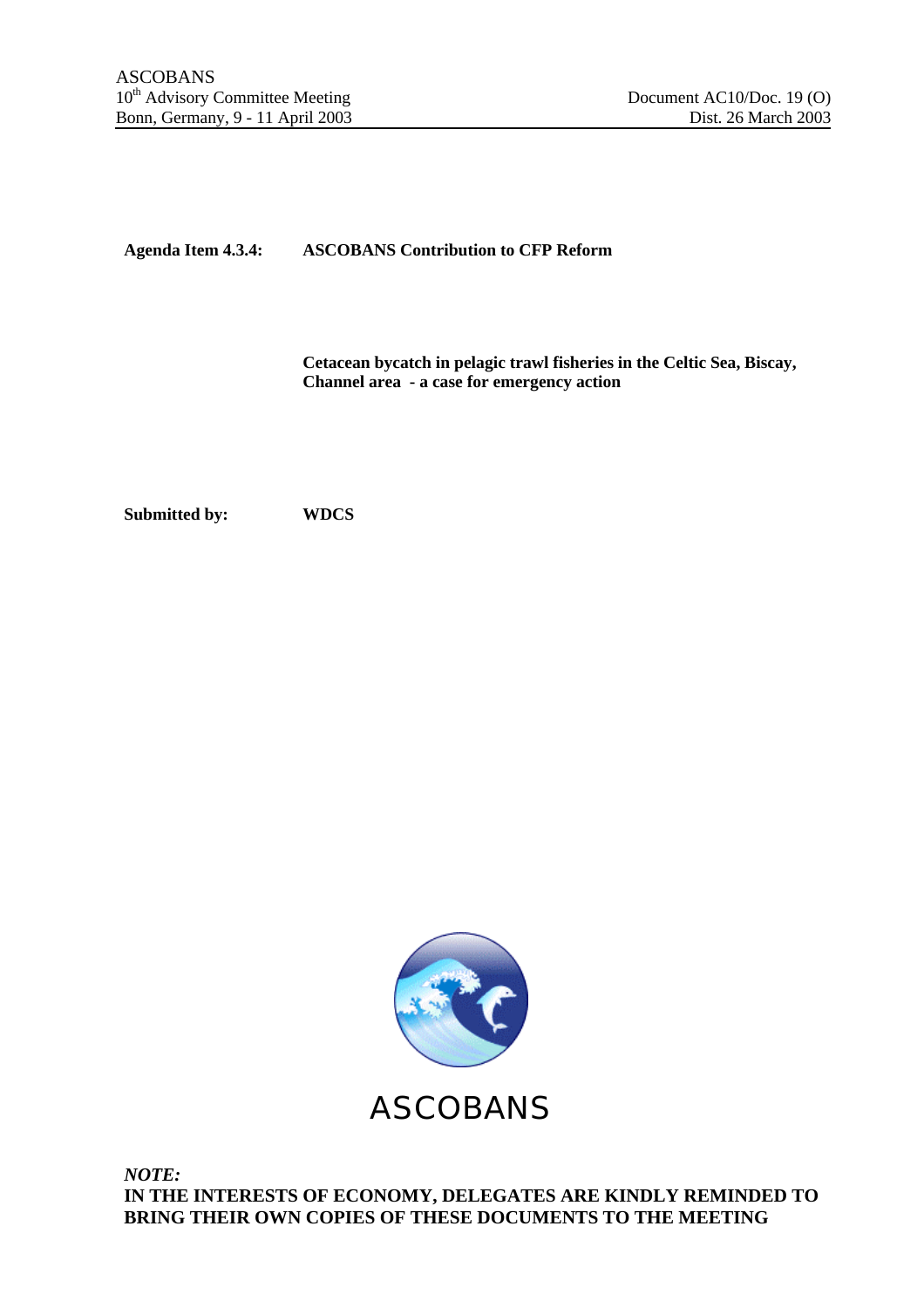**Working paper presented to the 10th Advisory Committee meeting of ASCOBANS 9 th – 11th April, 2003, Bonn**

# **Cetacean bycatch in pelagic trawl fisheries in the Celtic Sea, Biscay, Channel area - a case for emergency action**

#### **Ali Ross**

WDCS, Brookfield House, 38 St Paul Street, Chippenham, Wiltshire SN15 1LY, UK

## **Introduction**

The bycatch of small cetaceans in pelagic (midwater) trawls in the Celtic Sea, Biscay, Channel area of the north east Atlantic has been identified by the fishery and environment subgroup (SGFEN) of the European Commission's Scientific, Technical and Economic Committee for Fisheries (STECF) as a problem that "*needs to be addressed urgently"*<sup>1</sup> .

This paper examines this specific fisheries interaction because it is a recurring and predictable problem that has been known about for more than a decade but has been subject to little investigation and no remedial action. It outlines what is known about the problem and contends that it constitutes a serious conservation threat to small cetaceans both within the ASCOBANS area and in adjacent waters. Evidence from the records of stranded dead cetaceans on UK and French coasts and from studies of bycatch in pelagic trawl fisheries suggest that bycatch rates of common dolphins and potentially also other species are likely to exceed levels that could be considered sustainable or acceptable.

The case is made for emergency measures to be invoked to require effective observer monitoring of bycatch in the pelagic sector in this area that will enable appropriate mitigation measures to be introduced as a matter of urgency. The case is also made for the rapid adoption of a strategic and legally based management framework within the Common Fisheries Policy to address the wider problem of cetacean bycatch.

#### **Evidence from stranded cetaceans**

 $\overline{a}$ 

In January of 2003 a total of 116 dead cetaceans (58% of them common dolphins) were recorded stranded in the south west of England (Cornwall, Devon and Dorset). A further 36 cetaceans stranded in December 2002. In the previous year a similar winter peak of small cetacean strandings occurred in the south west with 195 cetaceans recorded in the first four months of 2002 (71% of all cetacean strandings in the south west in 2002, and 29% of the annual total for the whole of the UK). A consistent pattern, if less extreme, is

<sup>&</sup>lt;sup>1</sup> Incidental catches of small cetaceans. Report of the second meeting of the Subgroup on Fishery and Environment (SGFEN) of the Scientific, Technical and Economic Committee for Fisheries (STECF). Brussels, June 2002.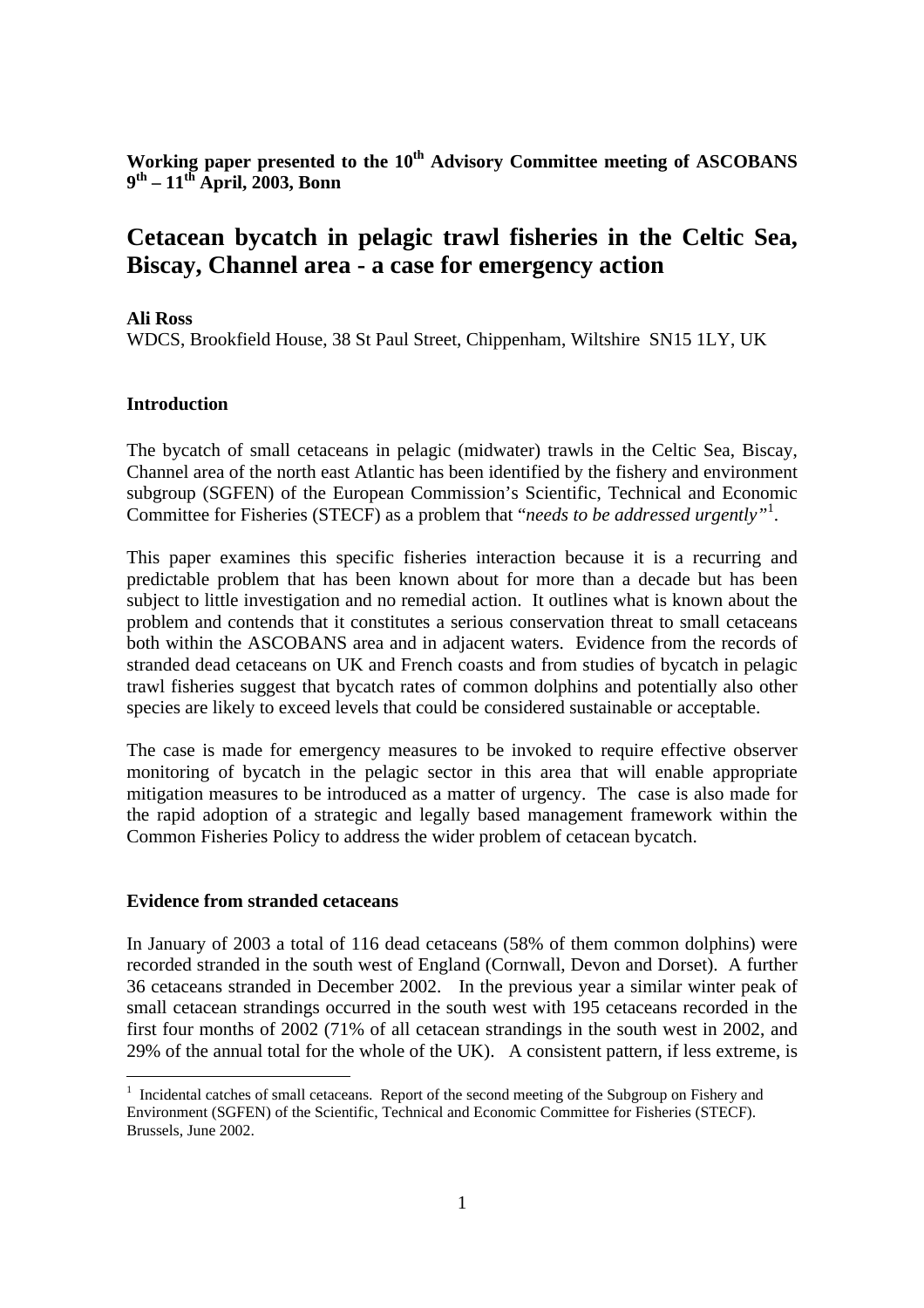apparent from the strandings data from 2001 when 107 cetaceans were recorded in January to April in the south west  $(61\% \text{ common dolphins})^2$ .

Although the majority of winter strandings in the south west have tended to be common dolphins, the records show that in some years, such as 1996 and 1997, higher frequencies of harbour porpoise strandings coincided with the peaks of dolphins<sup>3</sup>. . This high incidence of porpoises is also seen in the figures for 2002 when porpoises made up 27% of the total January – April stranding record in the region<sup>2</sup>. . Other cetacean species, particularly pilot whales, also strand alongside the common dolphins and harbour porpoises (and in some cases dolphin species identification is impossible due to the state of the carcases) indicating that they have died from the same cause.

Recorded strandings of cetaceans in Cornwall and Devon have risen increasingly steeply since  $1970^4$ .



\*ERCCIS - THE ENVIRONMENTAL RECORDS CENTRE FOR CORNWALL AND THE ISLES OF SCILLY

<sup>2</sup> Data source: The National Cetacean Strandings Programme at the Natural History Museum, London. Research funded by DEFRA.

<sup>&</sup>lt;sup>3</sup> Muir, A.I., Chimonides, P.D.J. and Spurrier, C.J.H. 2000. Trends in Cetacean Strandings on the British Coastline 1994-1999. Final report by the Natural History Museum to DEFRA No. ECM 516/00. 34 pp.

<sup>&</sup>lt;sup>4</sup> Data source: ERCCIS – The environmental records centre for Cornwall and the Isles of Scilly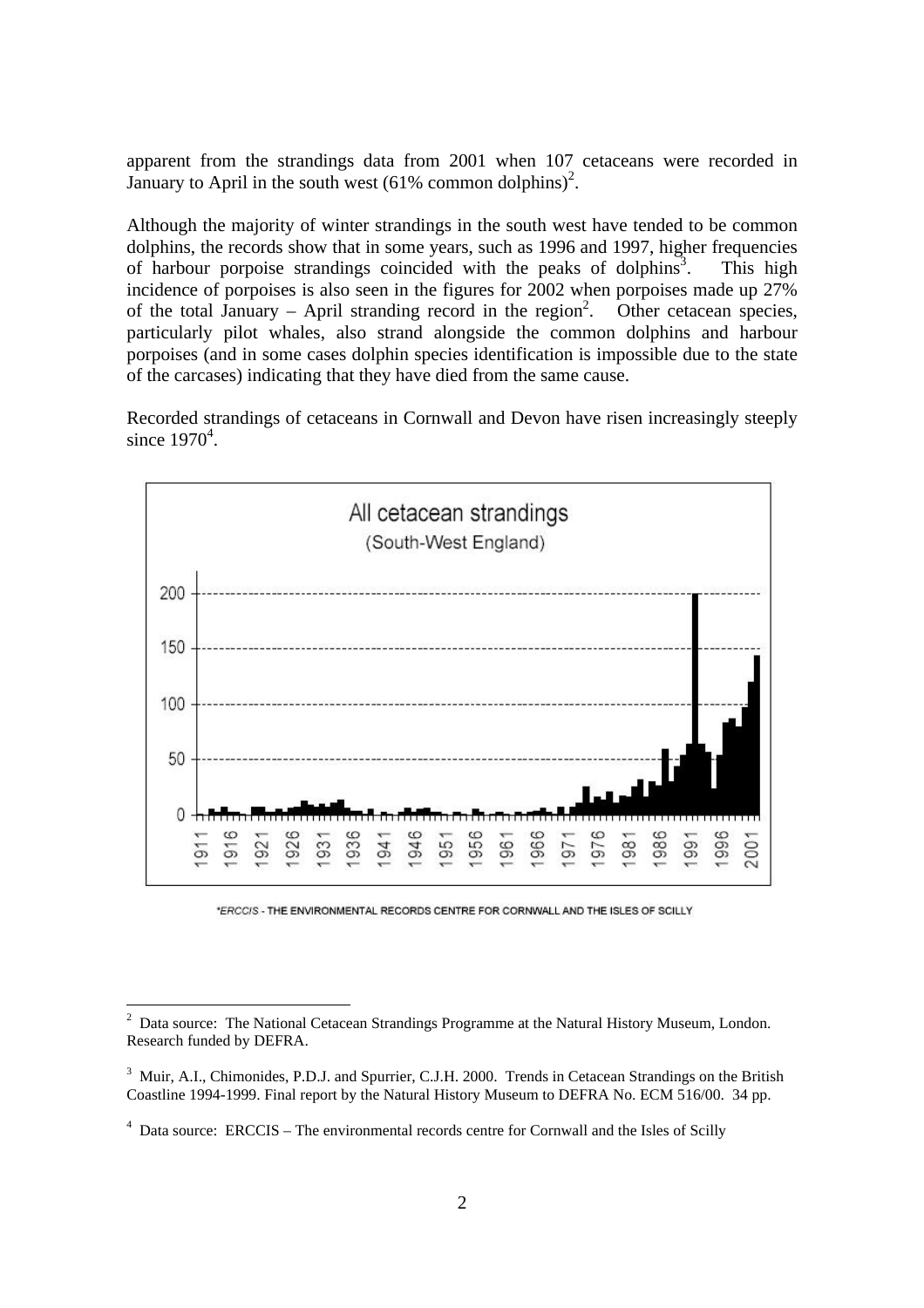While some of this increase may be attributed to improved reporting, the very marked shift from a roughly even seasonal distribution pre-1970 to a strong predominance of winter stranding, especially in common dolphins, demonstrates another cause<sup>4</sup>. Significantly, the 1970s mark the emergence of pelagic trawl fisheries in the area, particularly for bass and mackerel, and these fisheries are active mainly in the winter months.



\*ERCCIS - THE ENVIRONMENTAL RECORDS CENTRE FOR CORNWALL AND THE ISLES OF SCILLY

The first notable peak in common dolphin strandings in the UK was recorded in 1992 when 118 dolphin carcases came ashore in Cornwall and Devon in the first 3 months<sup>5</sup>. Post mortem examinations revealed that most of the animals had died as a result of incidental capture in fisheries. The pattern of injuries on the animals and the fish present in the dolphins' stomachs led to the conclusion that they had died in pelagic fisheries for mackerel or pilchard which operate between October and March.

Early post-mortem results from the 2003 strandings reveal that in 12 of the 17 animals examined, death was due to bycatch<sup>6</sup>. Similarly, results from previous years show that a

<sup>5</sup> Kuiken T, Simpson VR, Allchin CR, Bennett PM, Codd GA, Harris EA, Howes GJ, Kennedy S, Kirkwood JK, Law RJ, Merrett NR & Phillips S (1994) Mass mortality of common dolphins (*Delphinus delphis*) in south west England due to incidental capture in fishing gear. Vet. Rec. 134(4): 81-89

<sup>&</sup>lt;sup>6</sup> personal communication from Rob Deaville, Institute of Zoology, London.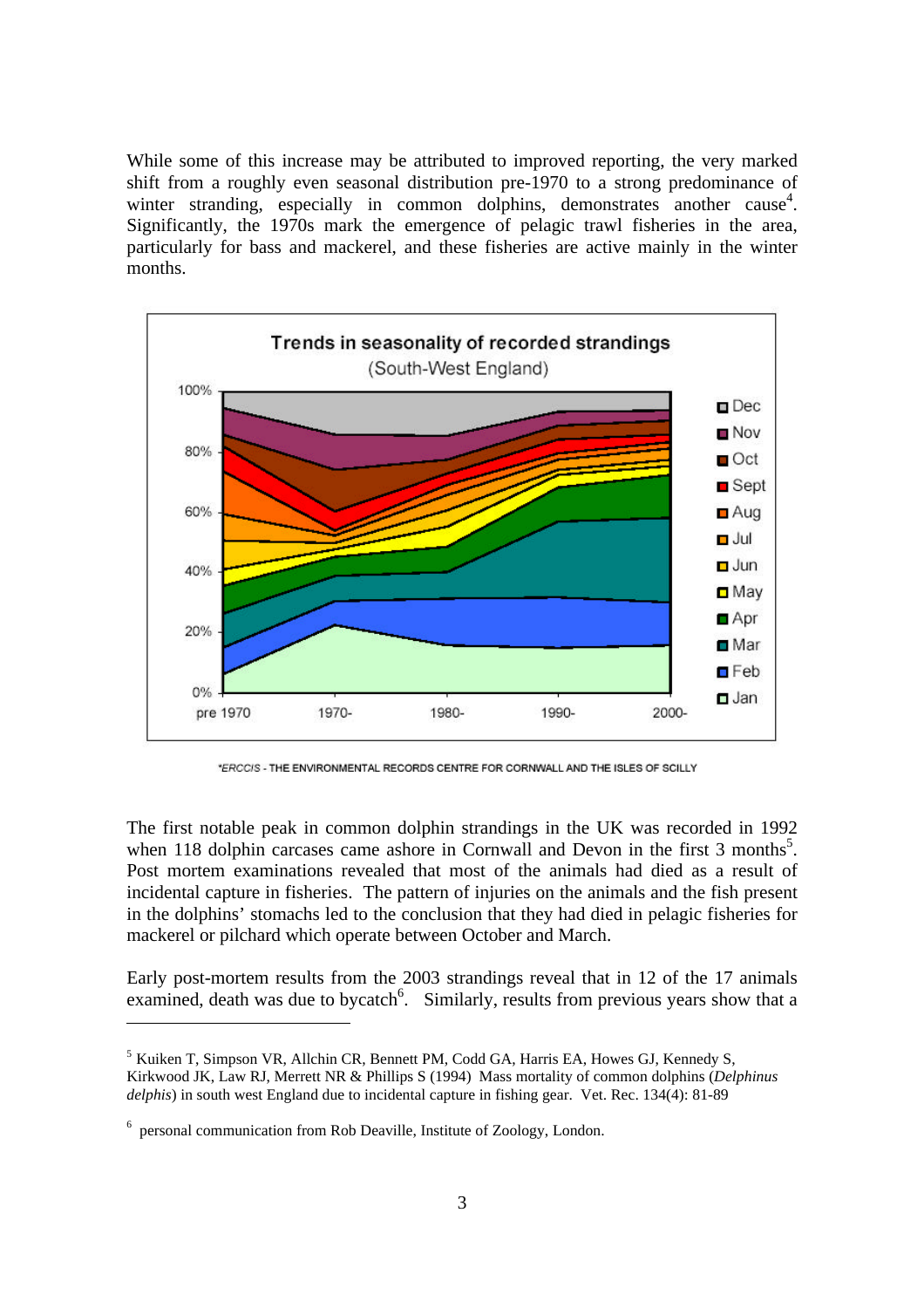high proportion of the common dolphins stranding in England and Wales have died as a result of fisheries bycatch (71% of all established causes of death for stranded common dolphins from 1990 to 1999<sup>7</sup>). Bycaught animals typically show characteristic internal and external injuries, including bruising, muscular tearing, broken beaks, torn and severed fins and flukes and cuts and abrasions on the  $\sin^5$ . Some of the bodies are deliberately mutilated with puncture wounds or opened body cavities which are assumed to be an attempt to make the bodies  $\sin k^8$ . There is no way of knowing how many animals have sunk at sea rather than stranding. However, fishermen from the south west are reporting trawling up numbers of dolphin carcases in various states of decomposition in bottom trawls<sup>9</sup>.

Even more pronounced winter peaks of dolphin strandings have been recorded in France. In 2002 more than 300 cetaceans stranded along the Atlantic coast of France, south of Brittany, in a period of 10 days (from about  $20^{th}$  to  $30^{th}$  January). By far, the dominant species was the common dolphin with a few striped dolphins and very few harbour porpoises. The majority of these animals showed clear marks of by-catch (broken beaks, missing fins or flukes, body cut open  $etc$ )<sup>10</sup>.

Similar irregular winter peaks of dolphin strandings have been recorded in France in many recent years<sup>11</sup>. At the end of February 1989 more than 600 dead dolphins stranded in just two days in Landes and Vendée, some freshly dead while others had been decomposing for many weeks. In 1997 a prolonged westerly storm brought 629 dead cetaceans (mostly common dolphins) ashore on southern Brittany and Biscay coasts over a three week period in February and March. Of the animals examined, 74% showed obvious signs of incidental capture in fisheries.

The distribution and timing of dead dolphin strandings is determined by a complex range of factors including currents, weather and particularly wind conditions. High stranding rates in south west England are usually associated with south westerly gales. However, it should be emphasised that these conditions merely allow the bodies to become evident and recordable and that in other weather conditions, although the mortalities may still be occurring, the evidence may be lost at sea.

<sup>&</sup>lt;sup>7</sup> Bennett, P.M., Jepson P. and Deaville R. 2000. Cetaceans strandings investigation: England and Wales and Poseidon Database. Final report conducted for the Department of the Environment, Transport and the Regions by the Institute of Zoology, London.

<sup>8</sup> personal communication from Paul Jepson, Institute of Zoology, London.

<sup>&</sup>lt;sup>9</sup> personal communication from Nick Tregenza, Cornwall Wildlife Trust.

<sup>&</sup>lt;sup>10</sup> personal communication from Vincent Ridoux, Centre de Recherche sur les Mammifères Marins, La Rochelle.

<sup>11</sup> Tregenza NJC & Collet A. 1998. Common dolphin *Delphinus delphis* bycatch in pelagic trawl and other fisheries in the northeast Atlantic. SC/49/NA9. Rep. Int. Whal. Commn 48.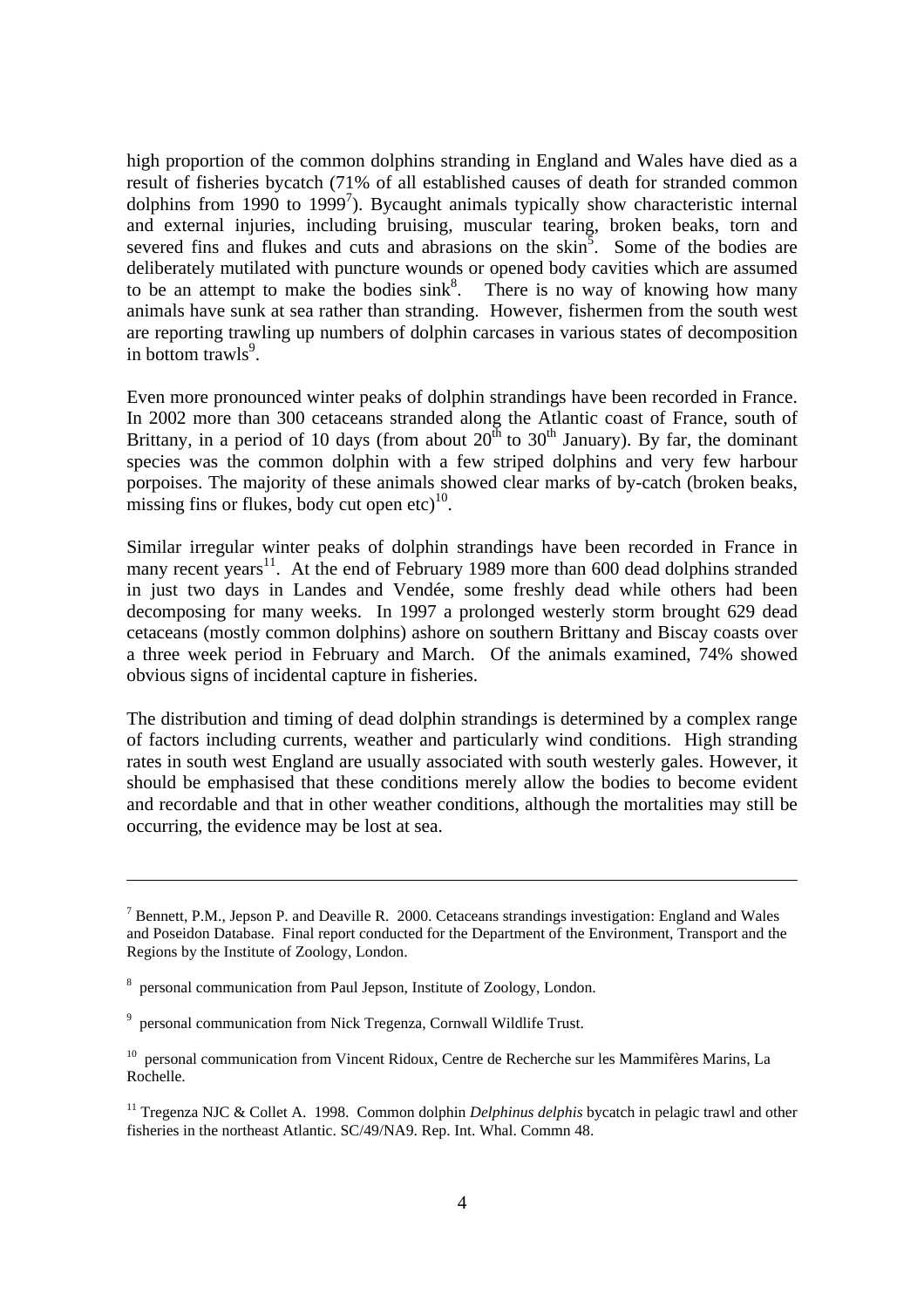#### **Evidence from observers**

 $\overline{a}$ 

Most of the pelagic trawl fisheries operating in the Celtic Sea, Biscay, Channel area of the north east Atlantic have been subjected to little if any observer monitoring of cetacean bycatch. This is despite evidence from the limited observer studies that have been conducted and a considerable and growing body of evidence from cetacean strandings that these fisheries present a substantial bycatch threat to small cetaceans.

In 2001 observers placed on UK pair trawlers targeting the winter sea bass fishery in ICES area VII (mainly in the Channel) recorded a catch of 53 common dolphins in 11 tows (out of a total of 120 hauls monitored). A further 8 common dolphins were taken in 2 tows of the 66 observed in  $2002^{12}$ . Monitoring was also undertaken in the UK mackerel, pilchard, blue whiting and anchovy fisheries in this area but no cetacean mortalities were recorded.

During 1993-1995 observer studies of bycatch in pelagic trawl fisheries recorded dolphin catches in four of the 11 fisheries studied: the Dutch horse mackerel fishery, the French hake fishery, the French tuna fishery and the French bass fishery<sup>13</sup>. The species caught were common dolphin, Atlantic white-sided dolphin and a probable bottlenose dolphin. This study made no attempt to extrapolate from the observations to a total cetacean bycatch. However, the report notes that the size of the European fleet and the amount of fishing effort mean that the total number of animals caught may be significant. It also observes that the bycatch estimate must be treated as a minimum because some fishing fleets such as the Irish west coast mackerel fishery refused to take observers on board. Also, in fisheries such as the UK mackerel and pilchard fisheries that use fish pumps to transfer the catch from the net to the boat, cetaceans would be too large to be pumped aboard and they would be flushed from the net before it was hauled and thus may go unobserved.

A Dutch observer study of the cetacean bycatch in the pelagic trawl fishery for mackerel and horse mackerel was conducted in 1992-1994. Incidental catches of cetaceans were found to be largely restricted to late-winter early-spring in the area along the continental slope south west of Ireland, with a peak in late February early March<sup>14</sup>. The main species caught in this fishery was the Atlantic white-sided dolphin (83%) but other species caught included long-finned pilot whales, common dolphins, bottlenose dolphins and white-beaked dolphins. In 1994, a total catch of 172 dolphins were recorded by 12 Dutch

 $12$  Incidental catches of small cetaceans. Report of the second meeting of the Subgroup on Fishery and Environment (SGFEN) of the Scientific, Technical and Economic Committee for Fisheries (STECF). Brussels, June 2002.

<sup>&</sup>lt;sup>13</sup> Morizur, Y, Berrow SD, Tregenza NJC, Couperus AS & Pouvreau S, 1999 Incidental catches of marinemammals in pelagic trawl fisheries in the northeast Atlantic. Fisheries Research 41: 297-307

<sup>&</sup>lt;sup>14</sup> Couperus A.S. 1998 Interactions between Dutch midwater trawl and Atlantic white-sided dolphins (*Lagenorhynchus acutus*) southwest of Ireland. J.Northw. Atl. Fish. Sci., Vol. 22: 209-218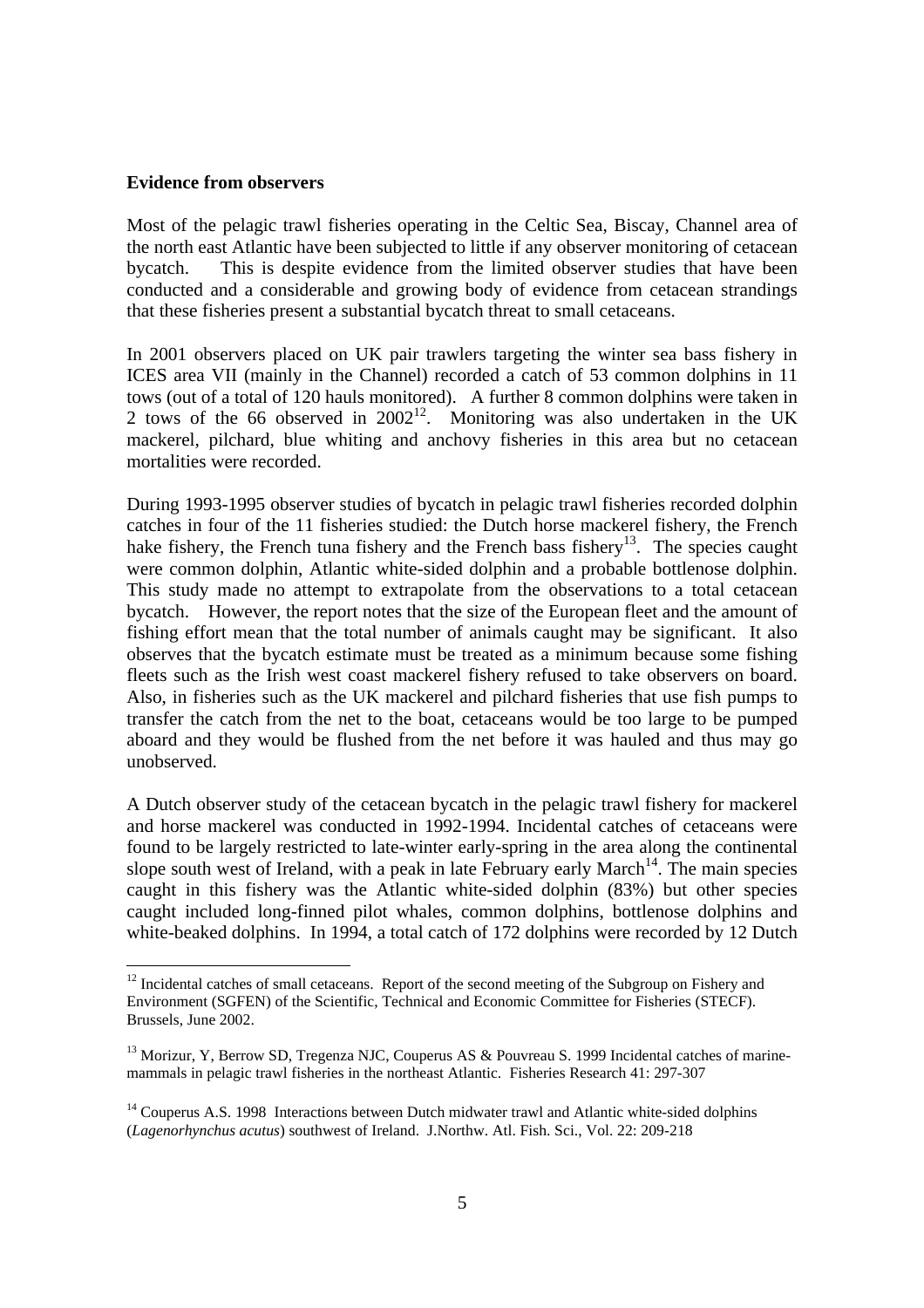and two English vessels in this fishery but the limited data available prevented the researchers from estimating the overall extent of the bycatch problem.

Although not implicated in the current winter mortalities, further evidence of dolphin bycatch in pelagic trawls is provided by the Irish study of a trial pelagic pair trawl fishery for albacore tuna which occurs in the summer months<sup>15</sup>. In 1999 observers monitored a total of 313 hauls over 160 days and recorded 145 cetaceans<sup>16</sup> caught by just four pairs of trawlers. A catch of 30 dolphins was recorded in a single haul.

#### **Evidence of a serious threat to the conservation of small cetaceans**

Whilst acknowledging the paucity of data on most aspects of the problem of bycatch in pelagic trawl fisheries in the north east Atlantic, it is contended that there is evidence of a serious threat to the conservation of small cetaceans.

Two formal estimates of cetacean abundance have been made in the north east Atlantic, both looking at the summer populations $11$ . The MICA survey in 1993 was conducted to assess the impact of cetacean bycatch in the French tuna driftnet fishery and estimated the abundance in the tuna fishery area to be 61,888 common dolphins (95% CI 35,461- 108,010) and 73,843 striped dolphins (95% CI 36,113-150,990)<sup>17</sup>. The SCANS survey in 1994 (Small Cetacean Abundance in the North Sea) included the Celtic Shelf and produced an estimate for this area of 75,449 common dolphins (95% CI 22,900-  $248,900$ <sup>18</sup>. Since the two survey areas overlap along the shelf edge where common dolphin sightings were denser in the SCANS survey, it has been suggested that the summer density of common dolphins in the combined MICA/SCANS area may be well below the mean of the two studies<sup>11</sup>. On the basis of these surveys a minimum estimate for common dolphins in the combined areas could be taken as 75,449 (ie. the SCANS estimate) and a maximum estimate as 137,337 (ie. the sum of the two survey estimates).

It is difficult to estimate the proportion of actual mortalities resulting from fisheries bycatch that are recorded as strandings. However, several observations may help to identify at least a broad-brush figure. In 1992 to 1994 researchers studying cetacean

<sup>&</sup>lt;sup>15</sup> Diversification trials with alternative tuna fishing techniques including the use of remote sensing technology. Final Report to the Commission of the European Communities Directorate General for Fisheries. EU contract No. 98/010. Bord Iascaigh Mhara. Irish Sea Fisheries Board.

<sup>&</sup>lt;sup>16</sup> 127 common dolphins, 8 striped dolphins, 8 pilot whales, 2 Atlantic white-sided dolphins

 $17$  Goujon, M., Antoine L., Collet, A. and Fifas S. 1993. Approche de l'impact écologique de la pêcherie thonnière au filet maillant dérivant en Atlantique nord-est. Rapport interne de la Direction des Resources Vivantes de l'IFREMER, réf. RI.DRV – 93.034: 47 pp.

<sup>&</sup>lt;sup>18</sup> Hammond P.S., Benke H., Berggren P., Borchers D.L., Buckland S.T., Collet A., Heide-Jørgensen M.P., Heimlich-Boran S., Hiby A.R., Leopold M.F. and Øien N. 1995. Distribution and abundance of the harbour porpoise and other small cetaceans in the North Sea and adjacent waters. Final report to the European Commission under contract LIFE 92-2/UK/027. 242 pp.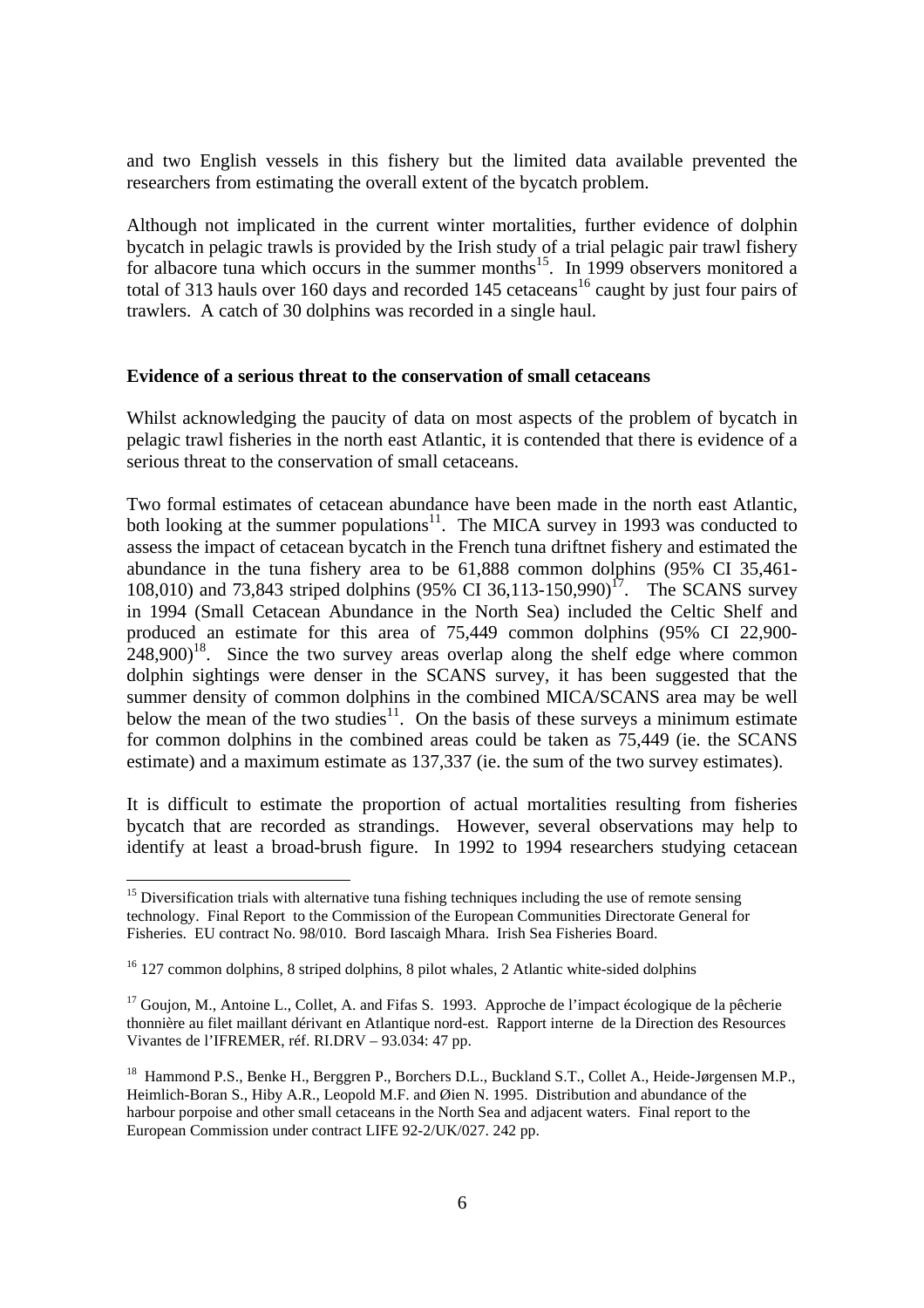bycatch in the bottom-set gill net fishery for hake on the Celtic Shelf, investigated stranding rates by tagging and discarding at sea bycaught porpoises. Twenty two porpoise bodies were tagged and discarded and the strandings coordinators in England, Wales, France and Ireland were subsequently consulted for records of the animals. None of the tagged animals was recorded as stranding<sup>19</sup>. Onboard observation of the hake fishery produced an estimated bycatch of  $2200$  porpoises per year<sup>20</sup>. However, this mortality was represented by less than 50 porpoises in total per year that stranded on all the coastlines of the Celtic Sea (a figure that would also include natural mortalities)<sup>19</sup>. In this case less than 2.3% of the estimated fishing mortality was recorded as strandings.

If the very conservative assumption is made that 10% of the cetaceans killed as fisheries bycatch are recorded as stranded animals it is possible to make a very rough estimate of the likely total mortality in the fisheries. For instance, in 2002 the 96 common dolphins that stranded in south west England can be assumed to represent a total mortality of 960 dolphins. In addition, the 300 common dolphins that stranded in France can be estimated to represent a total mortality of 3000 animals. This would produce a very rough total mortality estimate of 3960 animals. This would represent a mortality rate of somewhere between 2.9% and 5.2% of the population estimates given above.

The above calculation is inevitably an over-simplification and assumptions have been made as a result of the following short-comings in information:

- there are no abundance estimates for the winter populations,
- the existing abundance estimates are old and do not cover the whole fishery area,
- there is no data on the population structure of common dolphins in the affected area,
- there is no assessment of the relationship between mortality and stranding rates,
- there is inadequate information on bycatch rates in most of the fisheries concerned.

From the limited observer studies that have been conducted it is known that bycatch rates in pelagic trawl fisheries can vary considerably from one year to another<sup>14</sup>. It is also acknowledged that the rate of stranding of carcases is highly dependent on variable factors, such as the weather. However, it has been agreed internationally that an annual loss of even 1% of a small cetacean population should be a cause of concern that merits investigation as a matter of priority<sup>21</sup>. A bycatch level of more than 1.7% has been deemed by ASCOBANS be unacceptable $^{22}$ .

The populations of common dolphins affected by fisheries in the Celtic Sea, Biscay, Channel area have already been subjected to bycatch in the pelagic tuna driftnet fishery,

 $\frac{1}{19}$ personal communication from Nick Tregenza, Cornwall Wildlife Trust.

<sup>20</sup> Tregenza N.J.C., Berrow S.D., Hammond P.S. & Leaper R. 1997. Harbour porpoise (*Phocoena phocoena* L.) bycatch in set gill nets in the Celtic Sea. ICES Journal of Marine Sciences. 54:896-904

<sup>&</sup>lt;sup>21</sup> IWC 1995. Report of the Scientific Committee.

 $22$  ASCOBANS 2000. Resolution on incidental take of small cetaceans. Annex 9c of Proceedings of the Third Meeting of the Parties. Bristol UK.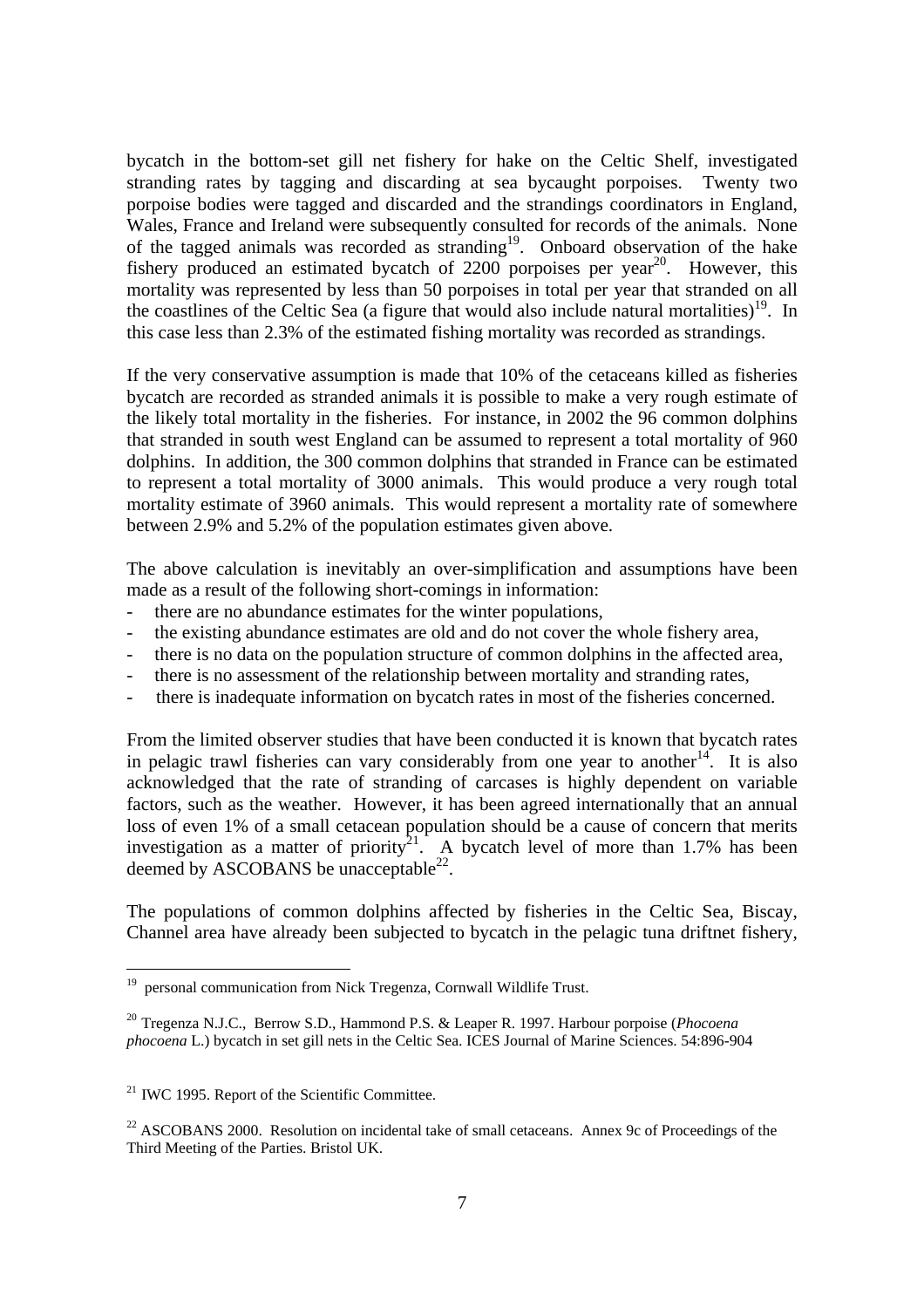pelagic trawl fisheries, bottom-set gill net fisheries<sup>11</sup> and possibly others for more than a decade, at levels that may have been unsustainable. They may, therefore, already have suffered a decline since the last abundance estimates were made in the early 1990s.

It should also be noted that the bycatches of cetaceans in pelagic trawls include a number of other species including striped dolphins, long-finned pilot whales, Atlantic white-sided dolphins, bottlenose dolphins and harbour porpoises. In the case of the harbour porpoise, the population in the Celtic Sea is already known to have been subjected to bycatch rates that far exceed what could be considered sustainable (over  $6\%$  per annum)<sup>20</sup>. Any additional mortality in the population clearly represents a serious conservation threat. In the case of the other species that are far less numerous in the region than common dolphins, the significance of these mortalities for local populations is unknown but also a potential major cause for concern. The bottlenose dolphin, for instance, is only recorded in the affected area in very small isolated populations, with probably less than 25 animals resident in the waters of south west  $England<sup>19</sup>$ . Any incidental capture of this species would be highly significant.

# **The case for compulsory onboard observers in the pelagic trawl fleets**

It is clear that in order to introduce appropriate management measures to mitigate this cetacean bycatch problem, comprehensive data needs to be gathered to determine in which fisheries it occurs, under what circumstances and at what scale. This sort of information can only be reliably gathered by independent onboard observers. At present most Member States that have fleets active in the pelagic trawl fisheries in the area do not undertake observer monitoring of cetacean bycatch. Moreover, where observer programmes have been set up, vessel skippers from some fleets have refused to accept observers onboard.

All EU Member States are obliged under the Habitats Directive (Council Directive 92/43/EEC) to monitor the incidental capture and killing of cetaceans. Few if any are doing this comprehensively. They are also required to take further measures as necessary to ensure that this incidental capture does not have a significant negative impact on the species concerned. No Member States are fulfilling this requirement. Although, in light of the recent increases in pelagic trawl related strandings and the observer results from the winter bass fishery, the UK government initiated in 2002 a project to develop a separator or excluder device designed to allow dolphins to escape from pelagic trawl nets. This device is undergoing sea trials in March 2003. The results of these trials may be conclusive or may indicate the need for further protracted development work.

The fact remains that these pelagic trawl fisheries are prosecuted by many Member States and come under the management of the Common Fisheries Policy. Any remedial management measures therefore require EU level action under the CFP.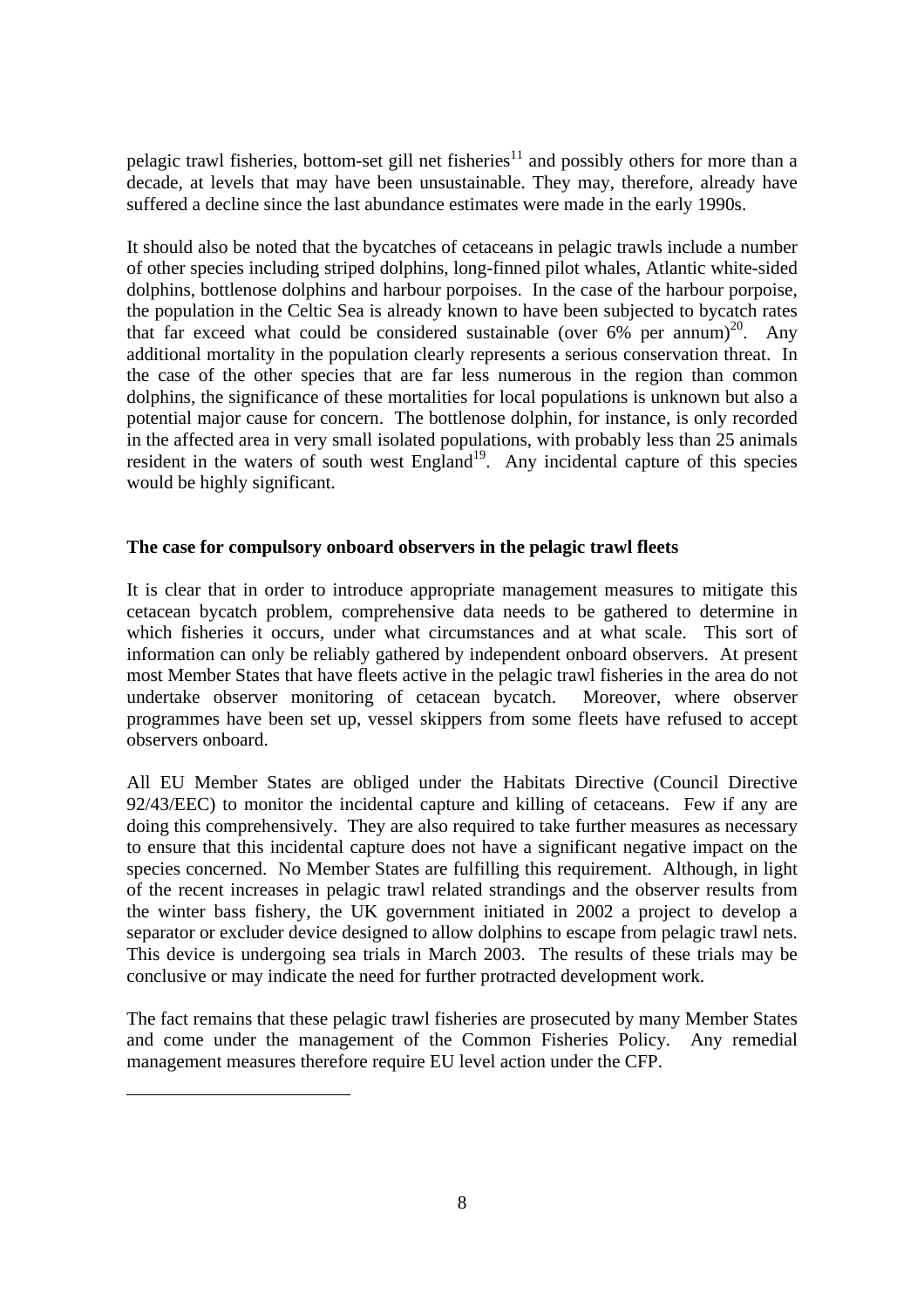The EU Commission proposed in 2002 and the Council has agreed that as part of the Community Action Plan to integrate environmental protection requirements into the CFP new measures would be introduced to reduce cetacean bycatch in fisheries. An outline for possible measures was put forward by the Commission in December 2002 which includes a welcome proposal for compulsory deployment of observers in certain fisheries, including all pelagic trawl fisheries in the Celtic Sea, Biscay and Channel area. However, the final Commission proposal for the new regulation is not expected until June 2003. Thus there is unlikely to be any monitoring of the summer albacore fishery. Even if the proposal should reach the Council within the year there is a real possibility that by this route alone there could still be little or no observer monitoring of most pelagic trawl fisheries in place by the 2004 winter fishing season.

After reviewing the information available regarding bycatch in pelagic trawls in the Celtic Sea, Biscay, Channel area in 2002, the Subgroup on Fishery and Environment (SGFEN) of the European Commission's Scientific, Technical and Economic Committee for Fisheries (STECF) concluded that these problems "*need to be addressed urgently"*. They further stated that "*there is as yet insufficient information upon which to base sound management advice"* and that "*observer programmes need to be fast-tracked on vessels from all member states active in the area"*<sup>1</sup> .

An alternative means of "fast tracking" observer programmes exists in the form of the new Council Regulation on the conservation and sustainable exploitation of fisheries resources under the Common Fisheries Policy (EC No 2371/2002) that came into force in January 2003. This introduces provisions for the Commission to take emergency measures *"if there is evidence of a serious threat to the conservation of living aquatic resources, or to the marine eco-system resulting from fishing activities and requiring immediate action*" (Article 7)<sup>23</sup>.

The data presented here is put forward as evidence that there is a serious threat to the conservation of small cetaceans resulting from incidental capture in pelagic trawl fisheries. It is therefore considered appropriate that the Commission should introduce emergency measures to require the compulsory carriage of observers on pelagic trawl fisheries in the affected area so that data can be gathered from the 2003 fishing seasons that will enable appropriate mitigation measures to be introduced at the earliest opportunity.

<sup>&</sup>lt;sup>23</sup> Article 7 of Council Regulation (EC) No 2371/2002 on the conservation and sustainable exploitation of fisheries resources under the Common Fisheries Policy states:

<sup>1.</sup> If there is evidence of a serious threat to the conservation of living aquatic resources, or to the marine eco-system resulting from fishing activities and requiring immediate action, the Commission, at the substantiated request of a Member State or on its own initiative, may decide on emergency measures which shall last not more than six months. The Commission may take a new decision to extend the emergency measures for no more than six months.